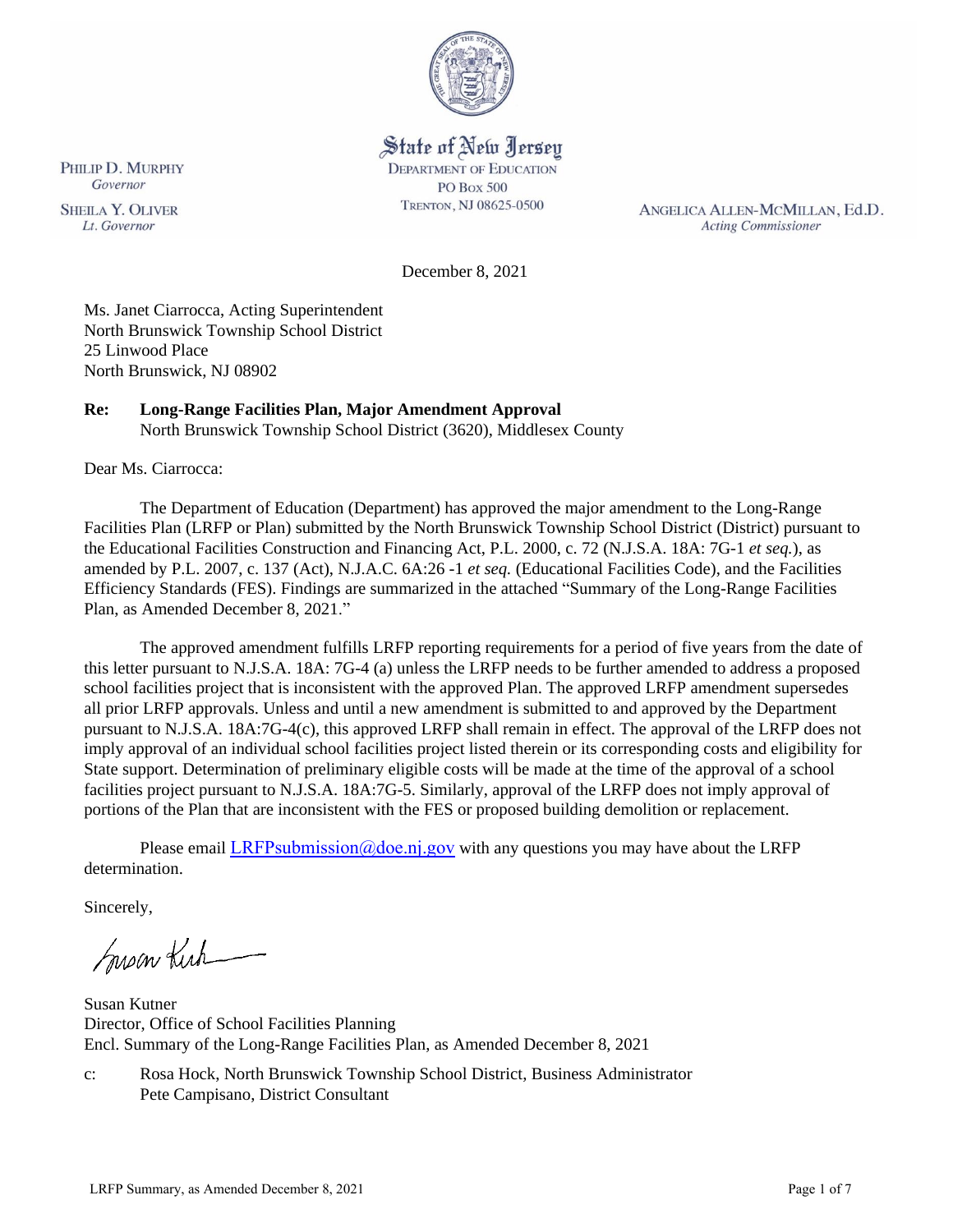# **North Brunswick Township School District (3620) Summary of the Long-Range Facilities Plan, as Amended December 8, 2021**

The Department of Education (Department) has completed its review of the major amendment to the Long-Range Facilities Plan (LRFP or Plan) submitted by the North Brunswick Township School District (District) pursuant to the Educational Facilities Construction and Financing Act, P.L. 2000, c. 72 (N.J.S.A. 18A: 7G-1 *et seq.*), as amended by P.L. 2007, c. 137 (Act), N.J.A.C. 6A:26-1 et seq. (Educational Facilities Code), and the Facilities Efficiency Standards (FES).

The following provides a summary of the District's approved amended LRFP. The summary is based on the standards set forth in the Act, the Educational Facilities Code, the FES, District-reported information in the Department's LRFP reporting system, and supporting documentation. The referenced reports in *italic* text are standard reports available on the Department's LRFP website.

#### **1. Inventory Overview**

The District is classified as a Regular Operating District (ROD) for funding purposes. It provides services for students in grades PK-12.

The District identified existing and proposed schools, sites, buildings, rooms, and site amenities in its LRFP. Table 1 lists the number of existing and proposed district schools, sites, and buildings. Detailed information can be found in the *School Asset Inventory Report* and the *Site Asset Inventory Report.*

**As directed by the Department, school facilities projects that have received initial approval by the Department and have been approved by the voters, if applicable, are represented as "existing" in the LRFP.** Approved projects that include new construction and/or the reconfiguration/reassignment of existing program space are as follows: n/a.

| Category                                     | <b>Existing</b> | <b>Proposed</b> |
|----------------------------------------------|-----------------|-----------------|
| Number of Schools (assigned DOE school code) |                 |                 |
| Number of School Buildings <sup>1</sup>      |                 |                 |
| Number of Non-School Buildings <sup>2</sup>  |                 |                 |
| Number of Vacant Buildings                   |                 |                 |
| Number of Sites                              |                 |                 |

#### **Table 1: Number of Schools, School Buildings, and Sites**

Based on the existing facilities inventory submitted by the District:

- **•** Schools using leased buildings (short or long-term):  $n/a$
- Schools using temporary classroom units (TCUs), excluding TCUs supporting construction: Judd (055), Adams (060), Livingston Park (070), Parsons (090)
- Vacant/unassigned school buildings: n/a

*<sup>1</sup>* Includes district-owned buildings and long-term leases serving students in district-operated programs

 $2$  Includes occupied district-owned buildings not associated with a school, such as administrative buildings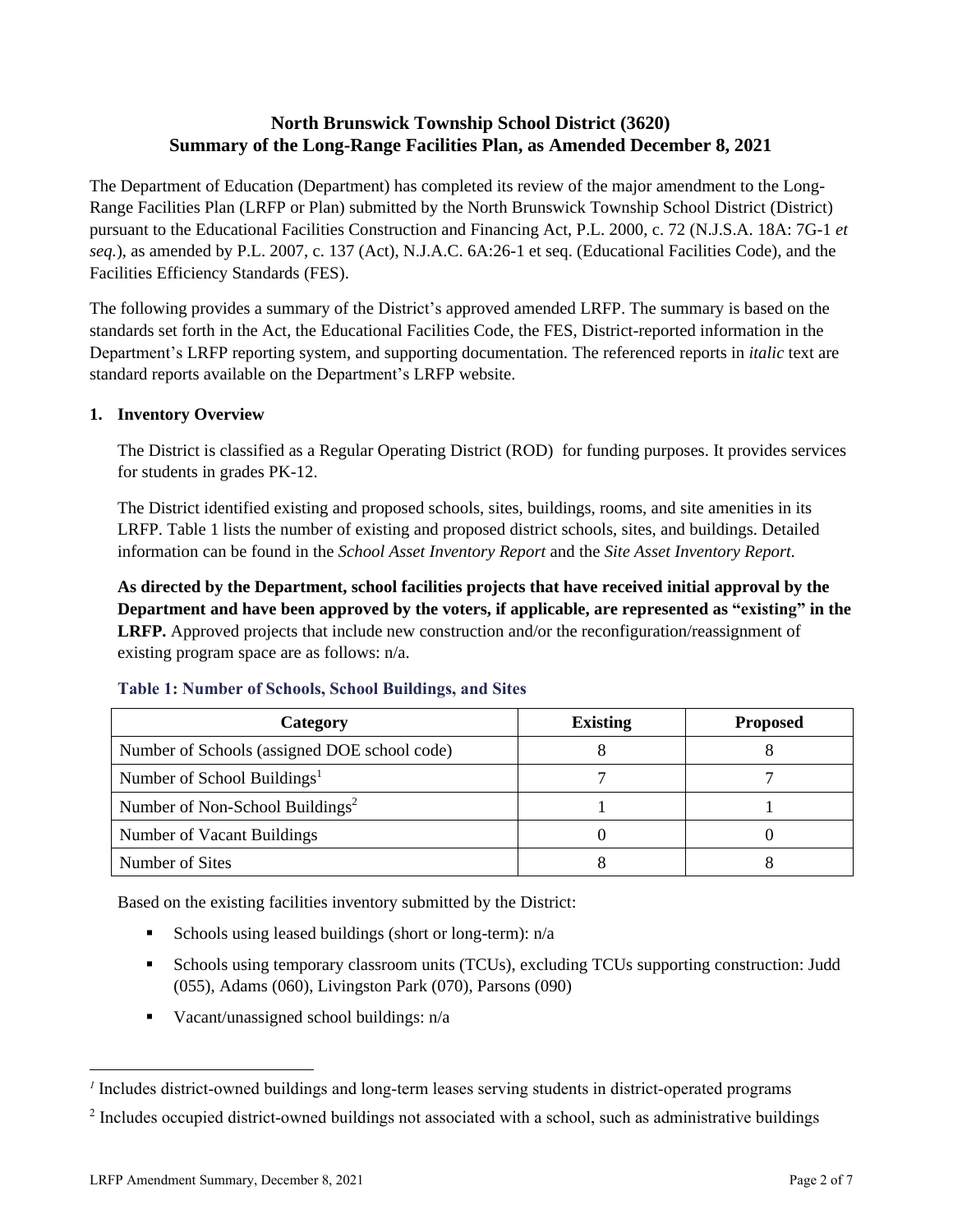## **Findings:**

The Department has determined that the proposed inventory is adequate for approval of the District's LRFP amendment. However, the LRFP determination does not imply approval of an individual school facilities project listed within the LRFP; the District must submit individual project applications for project approval.

# **2. District Enrollments**

The District determined the number of students, or "proposed enrollments," to be accommodated for LRFP planning purposes on a district-wide basis and in each school.

The Department minimally requires the submission of a standard cohort-survival projection using historic enrollment data from the Application for School State Aid (ASSA) or NJ Smart. The cohort-survival method projection method forecasts future students based upon the survival of the existing student population as it moves from grade to grade. A survival ratio of less than 1.00 indicates a loss of students, while a survival ratio of more than 1.00 indicates the class size is increasing. For example, if a survival ratio tracking first to second grade is computed to be 1.05, the grade size is increasing by 5% from one year to the next. The cohort-survival projection methodology works well for communities with stable demographic conditions. Atypical events impacting housing or enrollments, such as an economic downturn that halts new housing construction or the opening of a charter or private school, typically makes a cohort-survival projection less reliable.

## **Proposed enrollments are based on a standard cohort-survival enrollment projection.**

Adequate supporting documentation was submitted to the Department to justify the proposed enrollments. Table 2 provides a comparison of existing and projected enrollments. All totals include special education students.

|                              | <b>Existing Enrollments</b> | <b>District Proposed Enrollments</b> |
|------------------------------|-----------------------------|--------------------------------------|
| <b>Grades</b>                | 2020-21                     | 2023-24                              |
| PK (excl. private providers) | 224                         | 260                                  |
| Grades K to 5                | 2,330                       | 2,179                                |
| Grades 6 to 8                | 1,301                       | 1.169                                |
| Grades 9 to 12               | 1,872                       | 1,762                                |
| <b>Totals PK to 12</b>       | 5,727                       | 5,370                                |

# **Table 2: Enrollments**

## **Findings:**

The Department has determined the District's proposed enrollments to be acceptable for approval of the District's LRFP amendment. The Department will require a current enrollment projection at the time an application for a school facilities project is submitted incorporating the District's most recent enrollments in order to verify that the LRFP's planned capacity is appropriate for the updated enrollments.

## **3. District Practices Capacity**

Based on information provided in the room inventories, District Practices Capacity was calculated for each school building to determine whether adequate capacity is proposed for the projected enrollments based on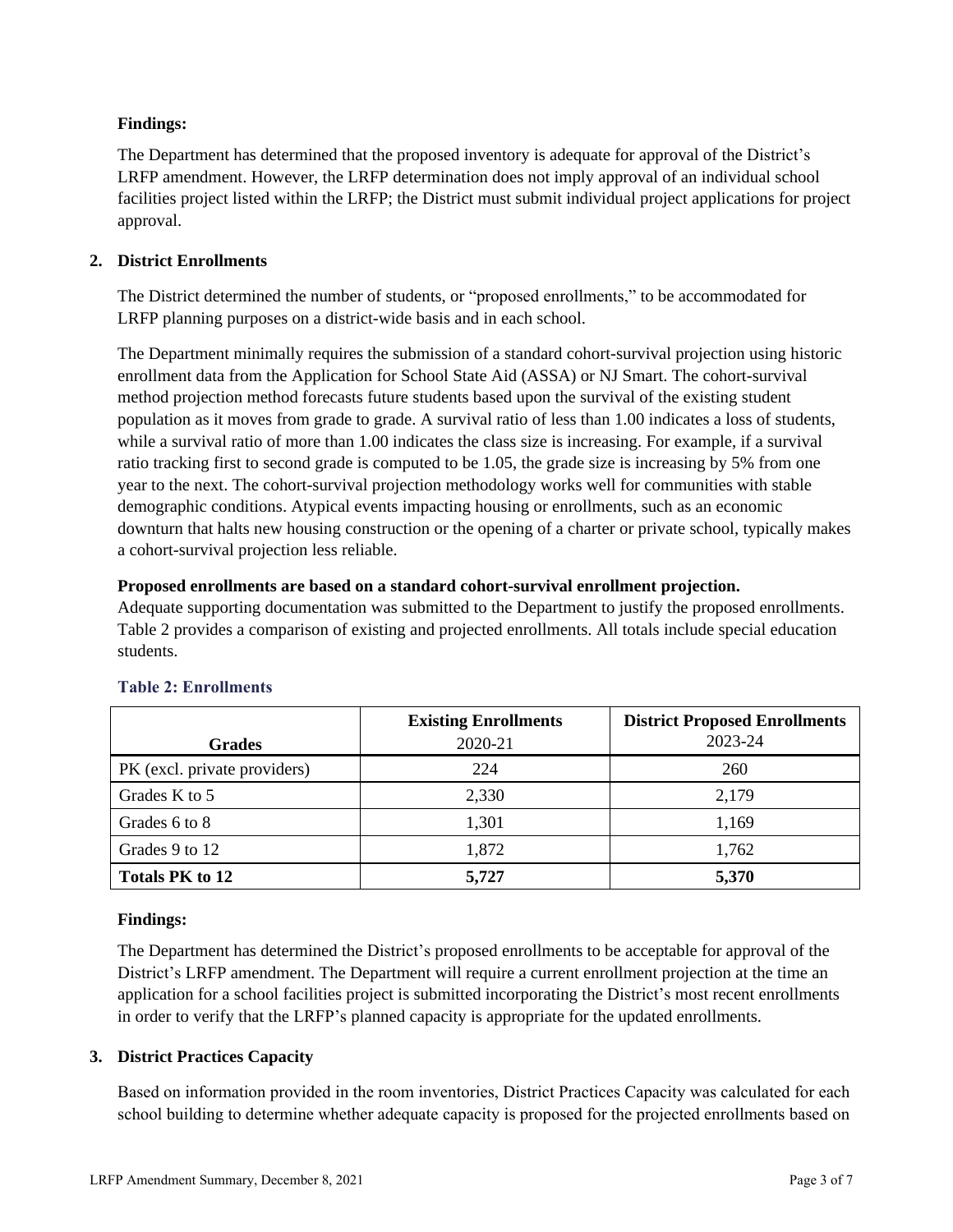district scheduling and class size practices. The capacity totals assume instructional buildings can be fully utilized regardless of school sending areas, transportation, and other operational issues. The calculations only consider district-owned buildings and long-term leases; short term leases and temporary buildings are excluded. **A capacity utilization factor of 90% for classrooms serving grades K–8 and 85% for classrooms serving grades 9–12 is applied in accordance with the FES.** No capacity utilization factor is applied to preschool classrooms.

In certain cases, districts may achieve adequate District Practices Capacity to accommodate enrollments but provide inadequate square feet per student in accordance with the FES, resulting in educational adequacy issues and "Unhoused Students." Unhoused students are considered in the "Functional Capacity" calculations used to determine potential State support for school facilities projects and are analyzed in Section 4.

Table 3 provides a summary of proposed enrollments and existing and proposed District-wide capacities. Detailed information can be found in the LRFP website reports titled *FES and District Practices Capacity Report, Existing Rooms Inventory Report, and Proposed Rooms Inventory Report.*

| <b>Grades</b>              | <b>Proposed</b><br><b>Enrollments</b> | <b>Existing</b><br><b>District</b><br><b>Practices</b><br>Capacity | <b>Existing</b><br>Deviation* | <b>Proposed</b><br><b>District</b><br><b>Practices</b><br>Capacity | <b>Proposed</b><br>Deviation* |
|----------------------------|---------------------------------------|--------------------------------------------------------------------|-------------------------------|--------------------------------------------------------------------|-------------------------------|
| Elementary (PK to 5)       | 2,439                                 | 2,686.45                                                           | 247.54                        | 2,686.45                                                           | 247.54                        |
| Middle $(6 \text{ to } 8)$ | 1,169                                 | 1,289.25                                                           | 120.25                        | 1,289.25                                                           | 120.25                        |
| High $(9 \text{ to } 12)$  | 1,762                                 | 1,785.00                                                           | 23.00                         | 1,785.00                                                           | 23.00                         |
| <b>District Totals</b>     | 5,370                                 | 5,760.70                                                           | 390.70                        | 5,760.70                                                           | 390.70                        |

## **Table 3: District Practices Capacity Analysis**

*\** Positive numbers signify surplus capacity; negative numbers signify inadequate capacity. Negative values for District Practices capacity are acceptable for approval if proposed enrollments do not exceed 100% capacity utilization.

Considerations:

- Based on the proposed enrollments and existing room inventories, the District is projected to have inadequate capacity for the following grade groups, assuming all school buildings can be fully utilized (100% capacity utilization): n/a
- Adequate justification has been provided by the District if the proposed capacity for a school significantly deviates from the proposed enrollments. Generally, surplus capacity is acceptable for LRFP approval if additional capacity is not proposed through new construction.

## **Findings:**

The Department has determined that proposed District capacity, in accordance with the proposed enrollments, is adequate for approval of the District's LRFP amendment. The Department will require a current enrollment projection at the time an application for a school facilities project is submitted, incorporating the District's most recent Fall Enrollment Report, in order to verify that the LRFP's planned capacity meets the District's updated enrollments.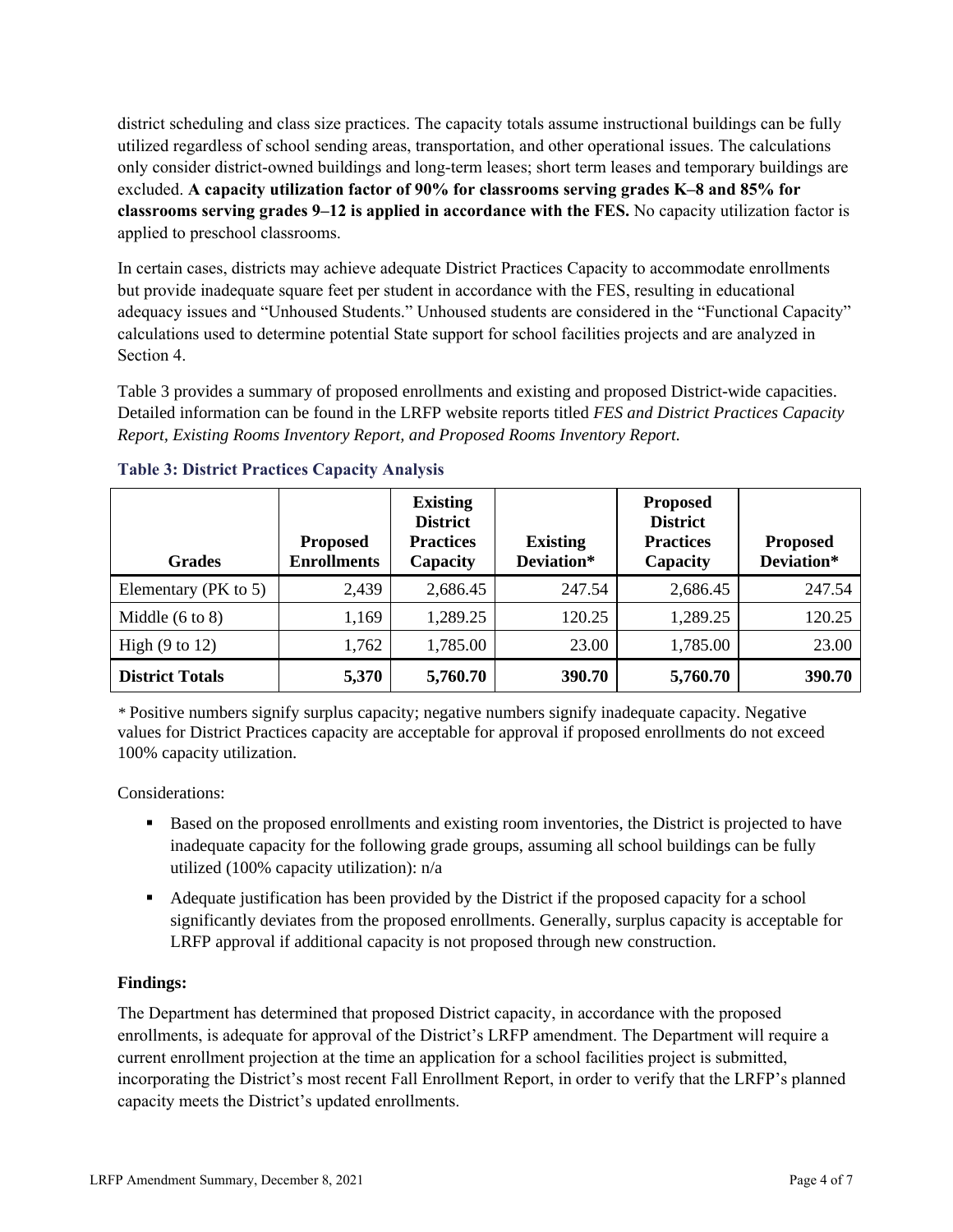#### **4. New Construction Funding Eligibility**

*Functional Capacity* was calculated and compared to the proposed enrollments to provide a **preliminary estimate** of Unhoused Students and new construction funding eligibility. At this time, all proposed enrollments, including preschool, are considered eligible for funding. **A final determination will be made at the time of project application approval.**

*Functional Capacity* is the adjusted gross square footage of a school building *(total gross square feet minus excluded space)* divided by the minimum area allowance per full-time equivalent student for the grade level contained therein. *Unhoused Students* is the number of students projected to be enrolled in the District that exceeds the Functional Capacity of the District's schools pursuant to N.J.A.C. 6A:26-2.2(c). *Excluded Square Feet* includes (1) square footage exceeding the FES for any pre-kindergarten, kindergarten, general education, or self-contained special education classroom; (2) grossing factor square footage *(corridors, stairs, mechanical rooms, etc.)* that exceeds the FES allowance, and (3) square feet proposed to be demolished or discontinued from use. Excluded square feet may be revised during the review process for individual school facilities projects.

Table 4 provides a preliminary assessment of the Functional Capacity, Unhoused Students, and Estimated Maximum Approved Area for Unhoused Students for each FES grade group. The calculations exclude temporary facilities and short-term leased buildings. School buildings proposed for whole or partial demolition or reassignment to a non-school use are excluded from the calculations pending project application review. If a building is proposed to be reassigned to a different school, the square footage is applied to the proposed grades after reassignment. Buildings that are not assigned to a school are excluded from the calculations. Detailed information concerning the calculations can be found in the *Functional Capacity and Unhoused Students Report* and the *Excluded Square Footage Report.*

| Category                                     | $PK/K$ to 5    | 6 to 8   | 9 to 12  | <b>Total</b> |
|----------------------------------------------|----------------|----------|----------|--------------|
| Eligible PK /K-12 Proposed Enrollments       | 2,439          | 1,169    | 1,762    |              |
| FES Area Allowance (SF/student)              | 125.00         | 134.00   | 151.00   |              |
| <b>Prior to Completion of Proposed Work:</b> |                |          |          |              |
| <b>Existing Gross Square Feet</b>            | 410,633        | 299,047  | 336,754  | 976,434      |
| <b>Adjusted Gross Square Feet</b>            | 378,514        | 207,635  | 327,796  | 913,945      |
| <b>Adjusted Functional Capacity</b>          | 3,006.87       | 1,569.33 | 2,170.83 |              |
| <b>Unhoused Students</b>                     | 0.00           | 0.00     | 0.00     |              |
| Est. Max. Area for Unhoused Students         | 0.00           | 0.00     | 0.00     |              |
| <b>After Completion of Proposed Work:</b>    |                |          |          |              |
| Gross Square Feet                            | 410,633        | 299,047  | 336,754  | 976,434      |
| New Gross Square Feet                        | $\overline{0}$ | 0        | $\Omega$ | $\theta$     |
| <b>Adjusted Gross Square Feet</b>            | 378,514        | 207,635  | 327,796  | 913,945      |
| <b>Functional Capacity</b>                   | 3,006.87       | 1,569.33 | 2,170.83 |              |
| <b>Unhoused Students after Construction</b>  | 0.00           | 0.00     | 0.00     |              |
| Est. Max. Area Remaining                     | 0.00           | 0.00     | 0.00     |              |

#### **Table 4: Estimated Maximum Approved Area for Unhoused Students**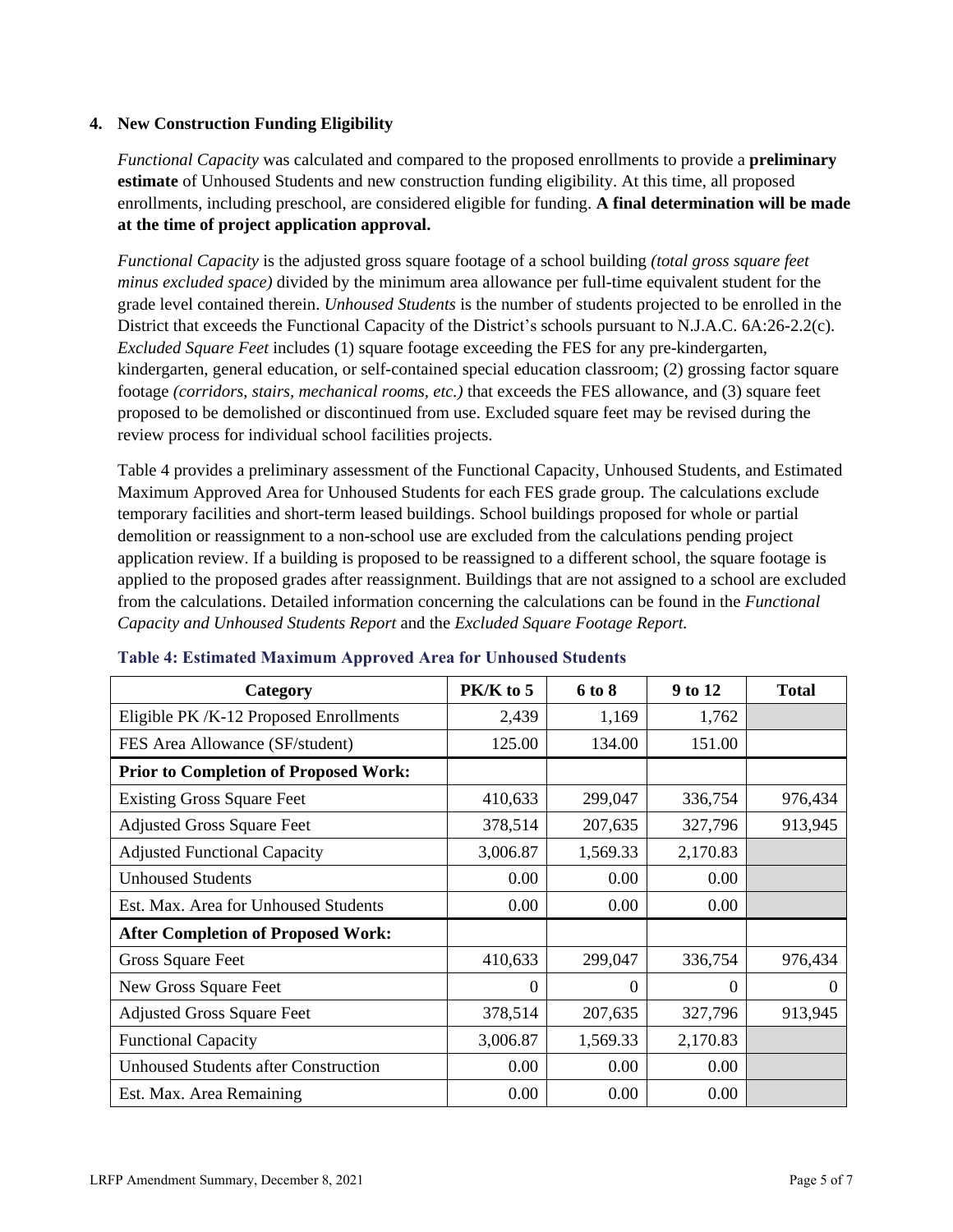Facilities used for non-instructional or non-educational purposes are ineligible for State support under the Act. However, projects for such facilities shall be reviewed by the Department to determine whether they are consistent with the District's LRFP and whether the facility, if it is to house students (full or part time) conforms to educational adequacy requirements. These projects shall conform to all applicable statutes and regulations.

Estimated costs represented in the LRFP by the District are for capital planning purposes only. The estimates are not intended to represent preliminary eligible costs or final eligible costs of approved school facilities projects.

Considerations:

- **•** The District does not have approved projects pending completion, as noted in Section 1, that impact the Functional Capacity calculations.
- The Functional Capacity calculations *exclude* square feet proposed for demolition or discontinuation for the following FES grade groups and school buildings pending a feasibility study and project review: n/a.
- Based on the preliminary assessment, the District has Unhoused Students prior to the completion of proposed work for the following FES grade groups: n/a.
- New construction is proposed for the following FES grade groups: n/a.
- Proposed new construction exceeds the estimated maximum area allowance for Unhoused Students prior to the completion of the proposed work for the following grade groups: n/a.
- **•** The District, based on the preliminary LRFP assessment, will not have Unhoused Students after completion of the proposed LRFP work. If the District is projected to have Unhoused Students, adequate justification has been provided to confirm educational adequacy in accordance with Section 6 of this determination.

## **Findings:**

Functional Capacity and Unhoused Students calculated in the LRFP are preliminary estimates. Preliminary Eligible Costs (PEC) and Final Eligible Costs (FEC) will be included in the review process for specific school facilities projects. A feasibility study undertaken by the District is required if building demolition or replacement is proposed per N.J.A.C. 6A:26-2.3(b)(10).

## **5. Proposed Work**

The District assessed program space, capacity, and physical plant deficiencies to determine corrective actions. Capital maintenance, or *"system actions,"* address physical plant deficiencies due to operational, building code, and /or life cycle issues. Inventory changes, or *"inventory actions,*" add, alter, or eliminate sites, site amenities, buildings, and/or rooms.

The Act (N.J.S.A. 18A:7G-7b) provides that all school facilities shall be deemed suitable for rehabilitation unless a pre-construction evaluation undertaken by the District demonstrates to the satisfaction of the Commissioner that the structure might pose a risk to the safety of the occupants even after rehabilitation or that rehabilitation is not cost-effective. Pursuant to N.J.A.C. 6A:26-2.3(b)(10), the Commissioner may identify school facilities for which new construction is proposed in lieu of rehabilitation for which it appears from the information presented that new construction is justified, provided, however, that for such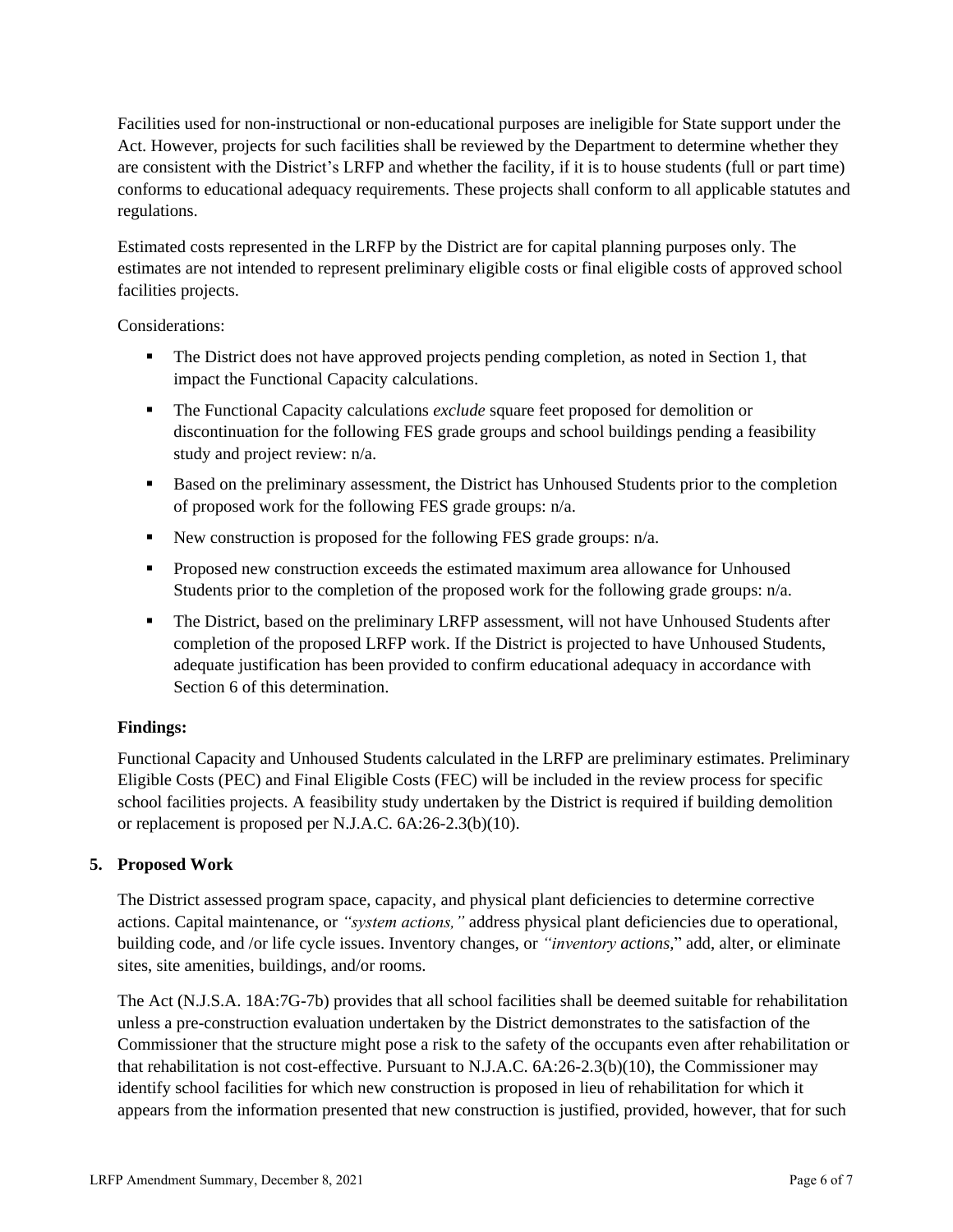school facilities so identified, the District must submit a feasibility study as part of the application for the specific school facilities project. The cost of each proposed building replacement is compared to the cost of additions or rehabilitation required to eliminate health and safety deficiencies and to achieve the District's programmatic model.

Table 5 lists the scope of work proposed for each school based on the building(s) serving their student population. Proposed inventory changes are described in the LRFP website reports titled *"School Asset Inventory Report and "Proposed Room Inventory Report."* Information concerning proposed systems work, or capital maintenance can be found in the "LRFP Systems Action Summary Report."

With the completion of the proposed work, the following schools are proposed to be eliminated: n/a; the following schools are proposed to be added: n/a.

| <b>Proposed Scope of Work</b>                                                                  | <b>Applicable Schools</b>                                                                                                                                                                                |
|------------------------------------------------------------------------------------------------|----------------------------------------------------------------------------------------------------------------------------------------------------------------------------------------------------------|
| <b>Renovation only</b> (no new construction)                                                   |                                                                                                                                                                                                          |
| System actions only (no inventory actions)                                                     | Judd (055); Adams (060); Linwood<br>(065)/North Brunswick Township ECC<br>(301); Livingston Park (070); North<br>Brunswick Township Middle School (300);<br>North Brunwick Township High School<br>(040) |
| Existing inventory actions only (no systems actions)                                           | n/a                                                                                                                                                                                                      |
| Systems and inventory changes                                                                  | n/a                                                                                                                                                                                                      |
| <b>New construction</b>                                                                        |                                                                                                                                                                                                          |
| Building addition only (no systems actions)                                                    | n/a                                                                                                                                                                                                      |
| Renovation and building addition (system, existing<br>inventory, and new construction actions) | n/a                                                                                                                                                                                                      |
| New building on existing site                                                                  | n/a                                                                                                                                                                                                      |
| New building on new or expanded site                                                           | n/a                                                                                                                                                                                                      |
| Site and building disposal (in addition to above scopes)                                       |                                                                                                                                                                                                          |
| Partial building demolition                                                                    | n/a                                                                                                                                                                                                      |
| Whole building demolition                                                                      | n/a                                                                                                                                                                                                      |
| Site and building disposal or discontinuation of use                                           | n/a                                                                                                                                                                                                      |

#### **Table 5: School Building Scope of Work**

#### **Findings:**

The Department has determined that the proposed work is adequate for approval of the District's LRFP amendment. However, Department approval of proposed work in the LRFP does not imply the District may proceed with a school facilities project. The District must submit individual project applications with cost estimates for Department project approval. Both school facilities project approval and other capital project review require consistency with the District's approved LRFP.